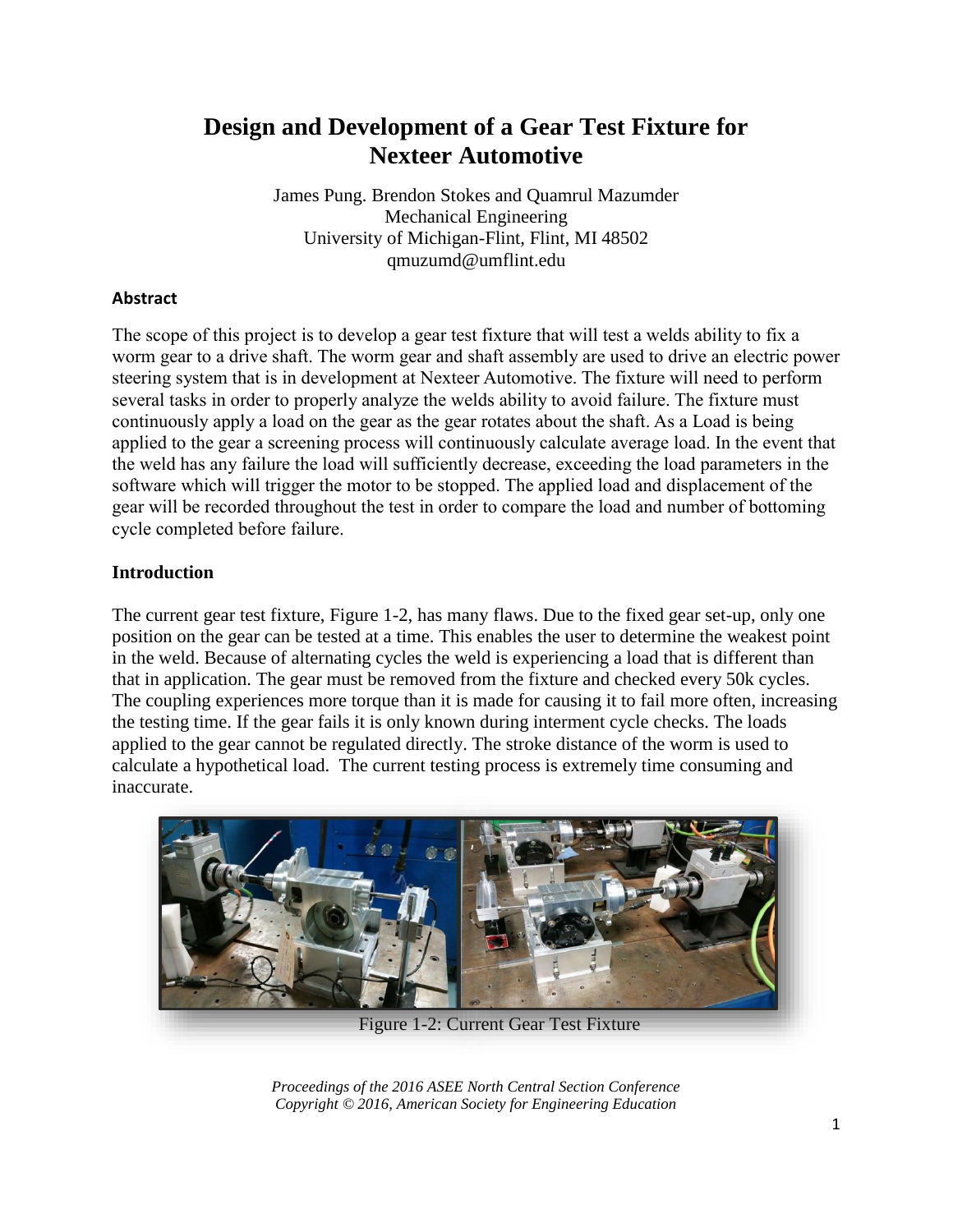Mechanical engineering is the discipline that applies the principles of engineering, physics, and materials science for the design, analysis, manufacturing, and maintenance of mechanical systems. It is a branch of engineering that mainly involves the design, production, and operation of machinery. Innovative design requires high performance components, materials, and processes due to that fact that failure can potentially compromise safety and reliability. On the other hand, economic considerations such as costs incurred during development and unit cost must also meet the demand of the current market. The final design is validated through performance testing of the computational model.

The scope of this project is to develop a gear test fixture to reduce test time and improve reliability of an over-molded gear welded to a metal shaft. The current process is not capable of impact testing and limits the testing area to one specific point on the gear. The proposed fixture will allow multiple locations of impact to be measured during the test while improving reliability of the data collected during test. In the current design, a predetermined load is applied to the hub at a desired location while the hub is rotating. The proposed fixture will allow a uniformly distributed load around the hub to determine the location of maximum stress in the weld joint as well as in other locations of the test fixture. The initial design will consider all desired performance and reliability of the fixture. The process of applying load to the gear and data collection methods will be developed. Based on the loads on the gear, proper materials and processes will be determined. The impacts of the loads and torque on the system will be used to calculate fatigue and number of cycles to failure. The layout of the fixture and the mounting of the gear assembly will be used to determine initial dimensions of the fixture. The fixture design will control robustness and fatigue life. The fixture design will incorporate two load cells and two digital indicators to measure stress and deflection of components including the weld joint. To measure stresses on the gear, a compressive load will be applied to one side of the gear and tension to the other side. The load cells will be mounted in line with the forces on the gear to produce the accurate data. The indicators will measure deflection from the point of contact.

To generate the concept, a function structure was developed to determine interactions between different function requirements. The function structure diagram, figure 1-1, also helped in determination of the power source used for each mechanical component. This enabled in generation of feasible concepts. The Analytical Hierarchical Process (AHP) method was used to finalize the concept for the next step in design. After finalizing a concept, the embodiment process and product architecture were developed using customer requirements and engineering characteristics. A combination of requirements, constraints, characteristics, and generated concepts led to parametric designs, in addition to detailed designs and component drawings being developed.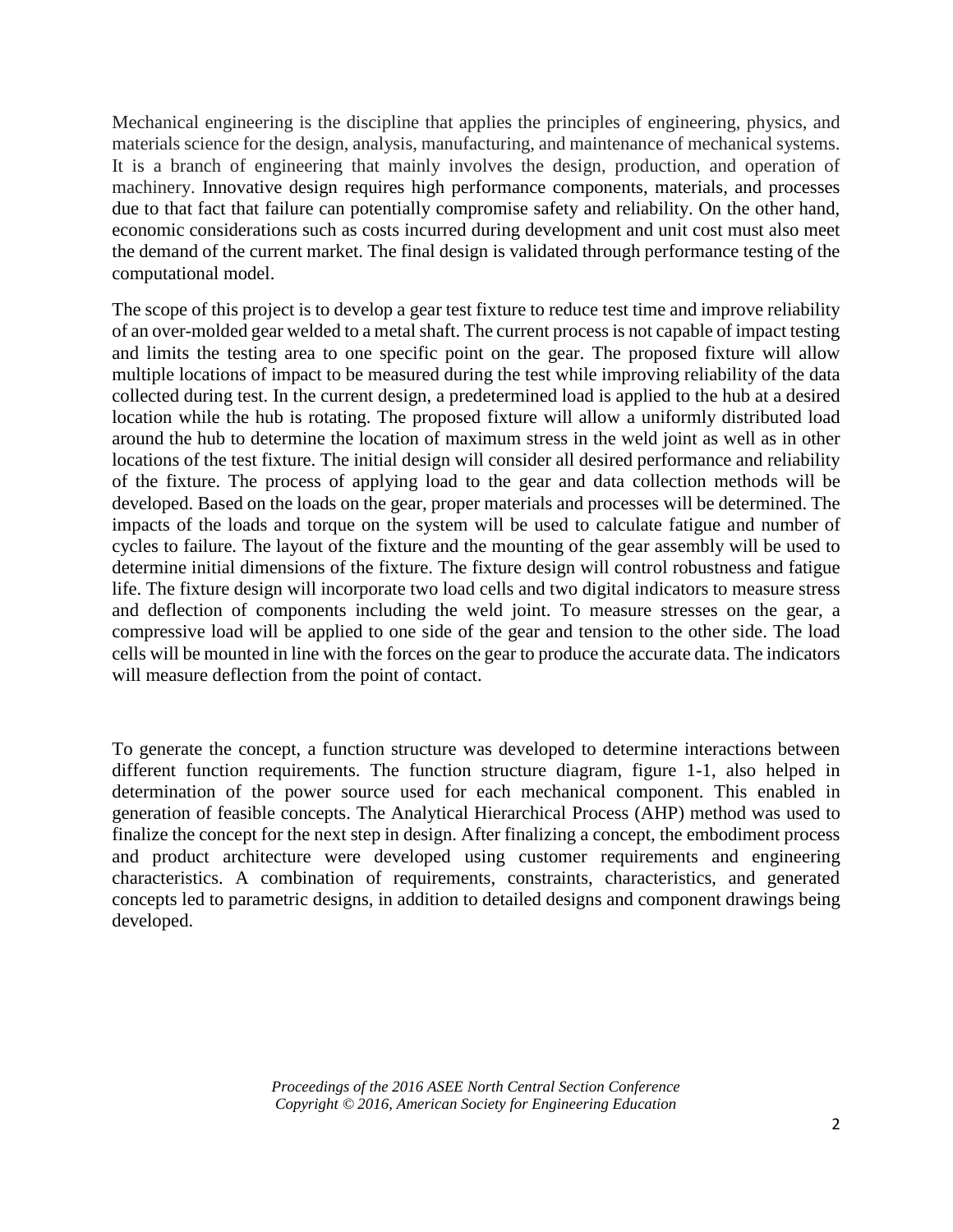

Figure 1-1: Function Structure

## **Literary Review**

Computer Aided Fixture Design (CAFD) eliminates several timely steps in the design process. There are always situations that arise and contradict the results of CAFD. Zheng noted that, "With growing demands on improved product quality and shorter time to market, there is need for rigorous but practical tools to support the fixture design and analysis process. Computeraided fixture design (CAFD), with predictable fixture stiffness, becomes a means to provide an appropriate solution in fixture design. The effectiveness of previous CAFD systems is not fully satisfactory partially because analysis of fixture stiffness has not kept pace with the development of CAFD²."

The ability to create a fixture that will properly test the reaction of the gear: shaft interface is very detrimental to the performance of the gear in application. The reaction of the gear will alter several factors of performance for the steering system. The worm gear interface will be affected by each reactive force which in turn effects contact pattern which alters the frictional state and creates noise and back drive issues. "Transmission error is usually due to two main factors. The first is caused by manufacturing inaccuracy and mounting errors. Gear designers often attempt to compensate for transmission error by modifying the gear teeth. The second type of error is caused by elastic deflections under load. Among the types of gearbox noise, one of the most difficult to control is gear noise generated at the tooth mesh frequency. Transmission error is considered to be one of the main contributors to noise and vibration in a gear set. This suggests that the gear noise is closely related to transmission error. If a pinion and gear have ideal involute profiles running with no loading torque they should theoretically run with zero transmission error. However, when these same gears transmit torque, the combined torsional mesh stiffness of each gear changes throughout the mesh cycle as the teeth deflect, causing variations in angular rotation of the gear body. Even though the transmission error is relatively small, these slight variations can cause noise at a frequency which matches a resonance of the shafts or the gear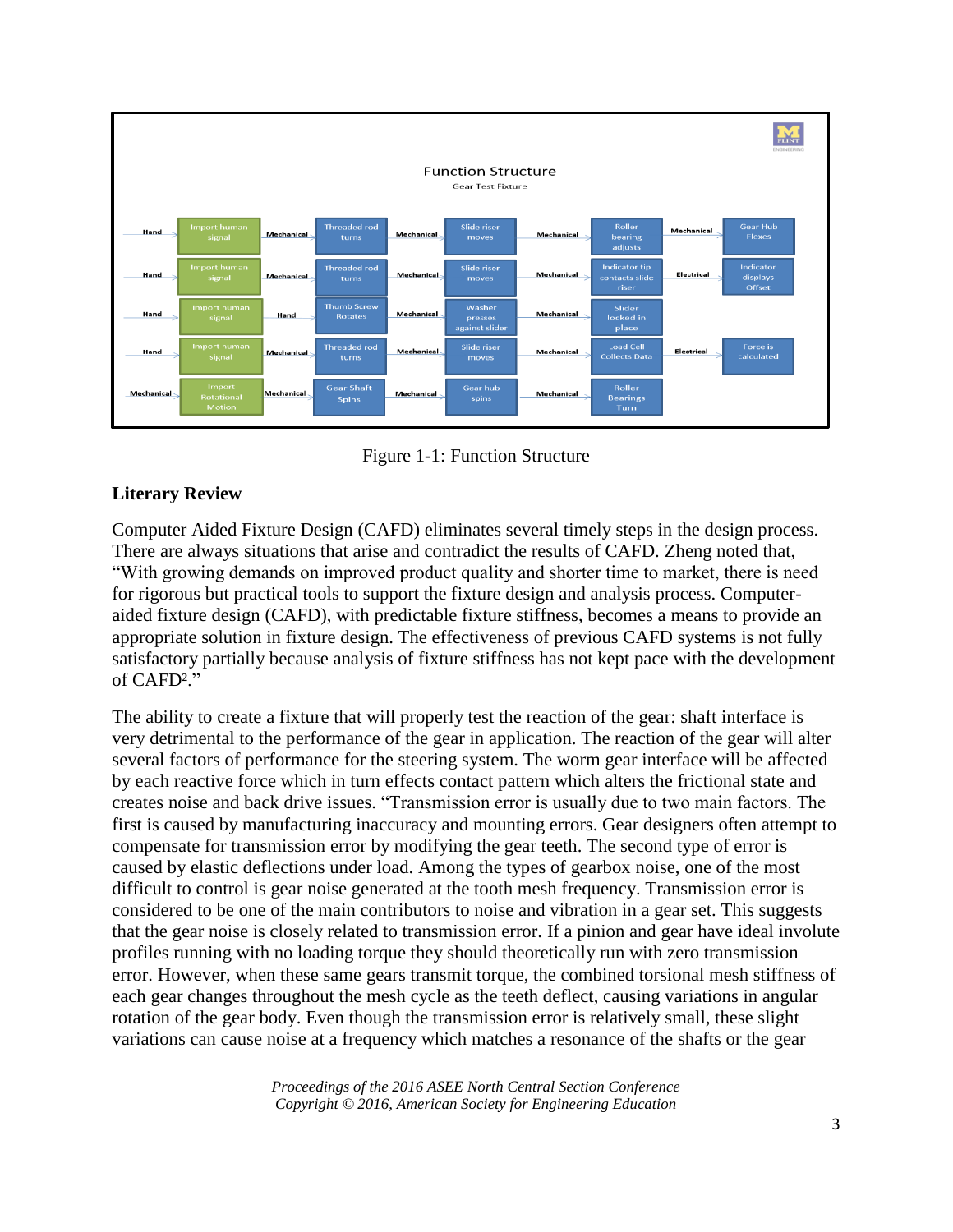housing, causing the noise to be enhanced. This phenomenon has been actively studied in order to minimize the amount of transmission error in gears." $\frac{1}{1}$ 

As materials become more complex in their ability to bond with each other, welding becomes more common throughout the assembly of vehicles. This not only saves time, labor, and material costs, but also reduces weight, which improves efficiency of the vehicle. Mali and Inamdar (2012) help define welding: "Spot welds are the dominant joining method in the automotive assembly process. A spot weld is materialized by clamping the sheets with two pincers while applying force and transmitting current. The electrical resistance of the contacting sheets generates sufficient heat at the faying surfaces to melt the metal; eventually a nugget develops and the interface locally disappears. When the parts are in contact, an electric current is applied and the result is a small spot, heated to the melting point, in which the parts are joined."<sup>7</sup>

Welding is very difficult to simulate through CAFD or FEA programs. A weld is made up of thousands of contact points that were applied with variable electrode forces. Because of this, welds must be analyzed at each contact point in order to achieve a correct simulation. Wung, Walsh, Ourchane, Stewart, and Jie (2000) found that in order to properly model a spot weld thorough computational analysis, there must be some 5000 to 11000 quadratic solid elements. A vehicle may contain upwards of 2500-4000 spot welds. Due to the limitations of computer engineering costs, it is impractical to model each spot weld by solid elements. Because of this impracticality, welds must be manually tested.<sup>4</sup>

Along with the increase of spot welding usage in the automobile industry, there is an increase in development of computer aided spot welding programs. Mali and Inamdar, once again, found that, "Tecnomatix is a comprehensive portfolio of digital manufacturing solutions that link all manufacturing disciplines together with product engineering from process layout and design, process simulation and validation, to manufacturing execution. Built upon the open PLM (Product Life Cycle Management) foundation called the Team center manufacturing platform, Tecnomatix provides a versatile set of manufacturing solutions. NX CAM and CAM Express allow NC programmers to maximize the value of their investments in the latest, most efficient and most capable machine tools. NX CAM provides the full range of functions to address high speed surface machining, multi-function mill-turning, and 5-axis machining. CAM Express provides powerful NC programming with low total cost of ownership.<sup>6</sup>

Donders, Stijn, Brughmans, Hermans, and Tzannetakis stated that, "Noise, Vibration and Harshness (NVH). A vehicle's NVH (and derived structure-borne vibro-acoustic) properties are typically studied on a global level. Individual spot welds can transmit dynamic push and pull forces, shear forces and shear moments. Size, number and position of spot welds therefore influence the vibro-acoustic performance (modal basis, frequency response functions) of the vehicle. In general, the role of mechanical joints in vibration transmission and attenuation is important and quite complex. High-frequency, vibro-acoustic properties of spot-welded joints is derived. Joints are considered as a mechanical filter, with frequency-dependent transmissibility, reflectivity and absorption properties of the vibration energy." The importance of the type, size, volume, material, and process of the weld will drastically impact the NVH of the steering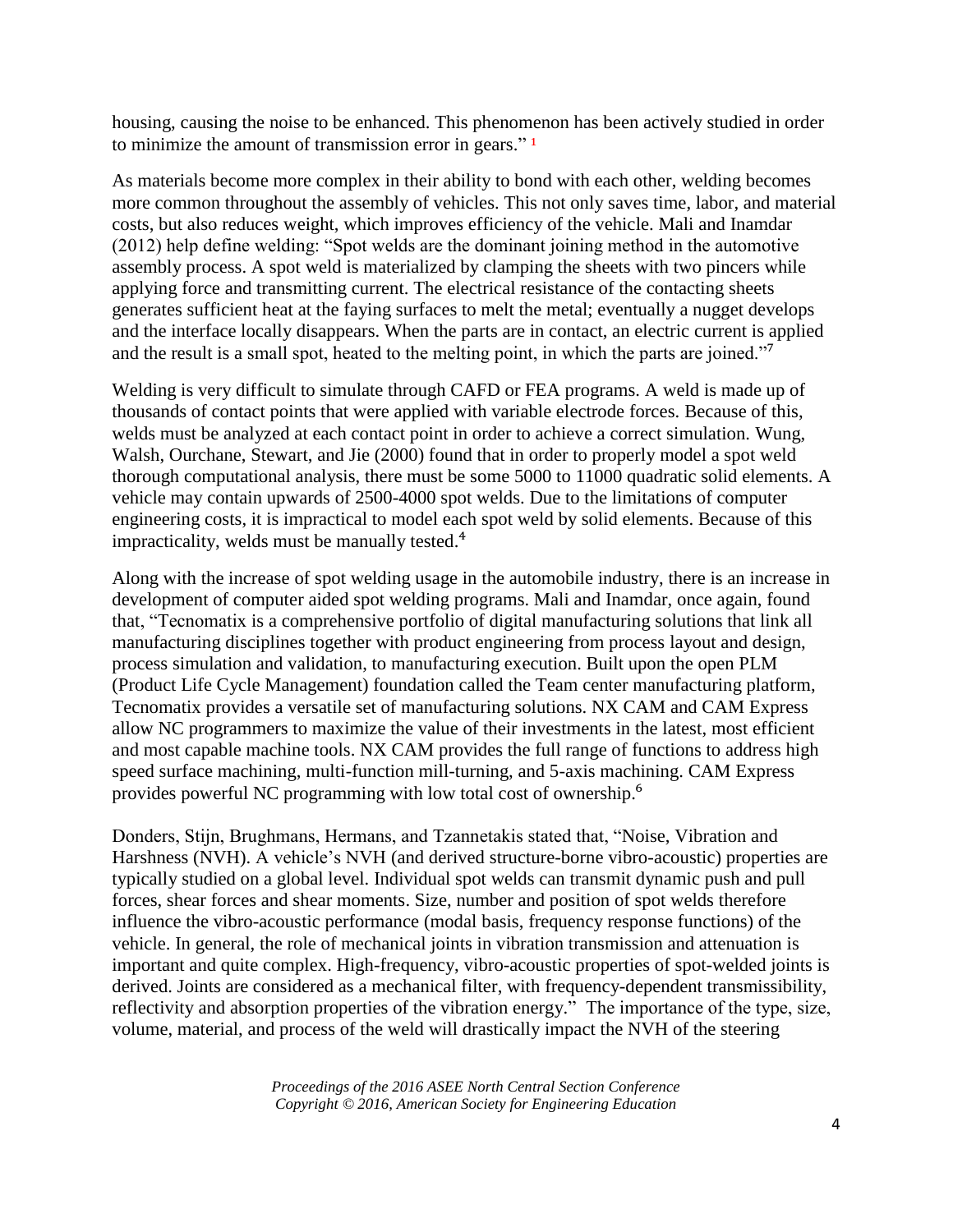system. NVH becomes very critical in steering systems because of the steering column's ability to amplify any noise or vibration directly to the driver's seat.<sup>5</sup>

## **Development of Design Specifications**

A meeting was held at Nexteer in Saginaw, MI, on August 14<sup>th</sup>, 2015, to discuss the required capabilities of a new gear test fixture. We met to discuss the root cause of failure and potential failure modes of the current weld break fixture. The customer requirements for a new fixture were discussed and documented.

Requirements were discussed that must be met in order for this fixture to properly function. The company is in need of a testing fixture that will record load data simultaneously with gear speed and gear flex position. Upon failure of the weld, a change in force of the load on the gear hub will prompt the motor to fault. This feature will allow the tests to continue until failure, eliminating need for incremental pauses in testing to examine the weld. engineering characteristics

The gear test fixture itself must be capable of withstanding the forces on the gear, shaft welds assembly and other components. The forces acted upon it from the transmission torque. Maximum dimension 41cmX25.4cm. The center of the lower shaft must be 13cm above the surface of the table in order to connect directly with the transmission. The lower shaft engagement must hold a 47mm bearing. All fixture components must be able to withstand a minimum 5kN load. All fixture components must be corrosion resistant. Software must be able to detect fluctuations of load changes greater than 50N. Displacement measuring instruments must detect a 10 micron change. The motor must have a maximum operating speed of no less than 80rpm.

### **Constraints**

Constraints for the new gear test fixture have been established based on economic, environmental, social, political, ethical, health and safety, manufacturability, and sustainability of the project factors. All constraints are policy enacted by Nexteer Automotive. The gear test fixture will not exceed 60lbs in order to maintain the ability of the engineer/technician to safely move it to alternate locations. All components must be made of either 6160-aluminum or 4140 black-oxide steel. All screws will be black-oxide steel hex heads with an Allen drive. The cost of this fixture is not to exceed \$3500. This will include existing components and calibration that may be necessary. This fixture shall not emit any chemical or noise pollution while in operation or dormant. All mechanical testing fixtures will remain in a protected area free from human traffic while in operation.

Before any well-built component is manufactured, applications of the design are calculated through various mathematical modeling. Mathematical modeling will assist in determining if the component is able to withstand these stresses without yielding. During the modeling process, the maximum amount of stress that may possibly be applied on the component is calculated. Based on the calculation results, the design team can determine which, if any, dimensions need to be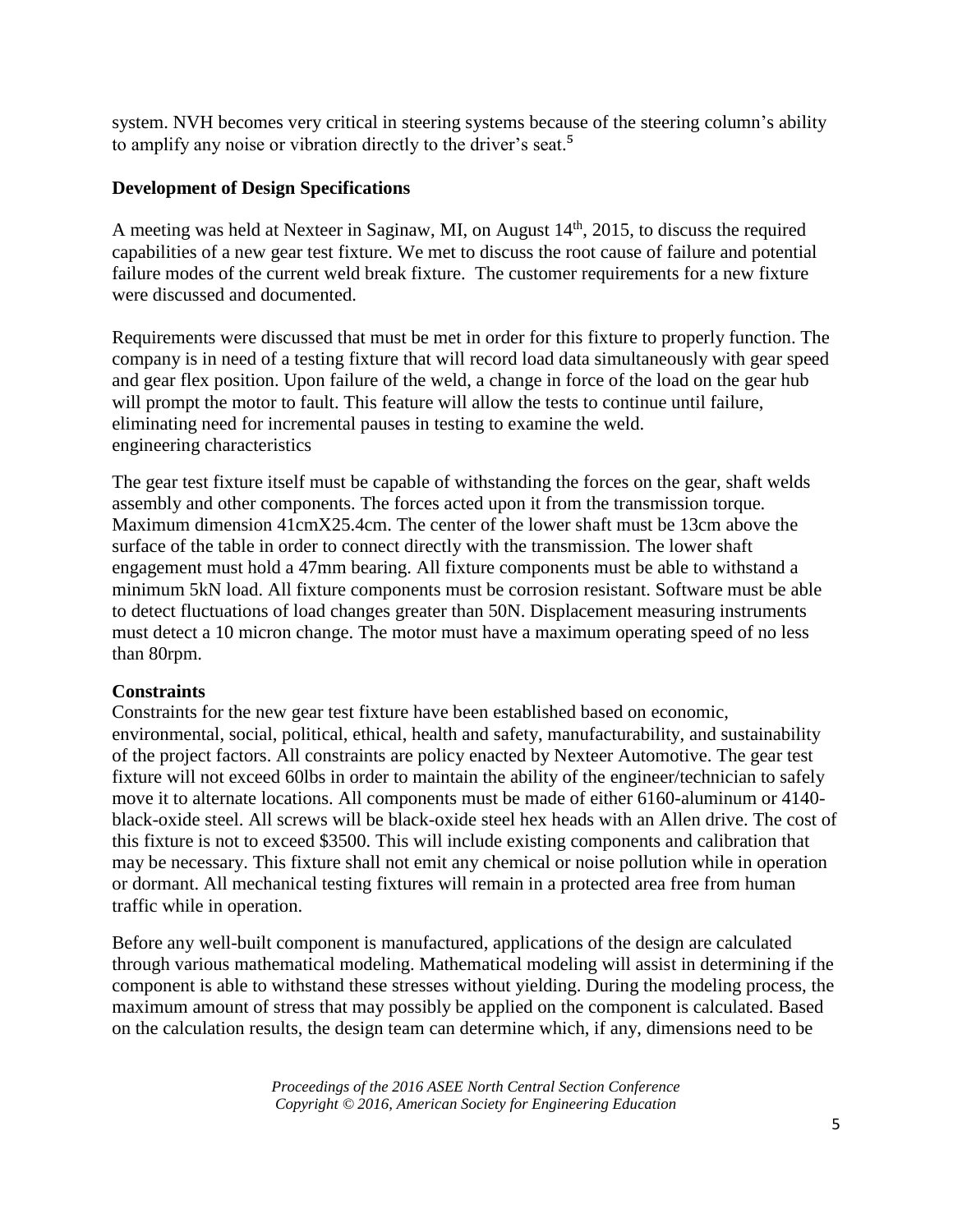changed in order to achieve the most robust design. Calculations, using different component materials allow for maximum property capabilities. Having multiple material options lets the design team not only chose the most cost effective material, but also make decisions based on material availability. Stress analysis was done by performing hand calculations on each crucial component. Once data is analyzed through hand calculations, FEA modeling was performed through Ansys. This modeling software is used to expedite the design change process during the prototyping phase.

The gear test Fixture has several key components that will be subject to various stresses. The Gear Hub mount will be taking more stress than any other component on the fixture. Torque calculations will be performed on this component to ensure that no yielding will take place under cyclical loading. This is crucial due to the displacement values that will need to be collected from the operation of the fixture. The load cell push/pull mounts will then be simulated in order to determine the proper dimensioning of the arms where the track rollers are placed. The load cell weldments will also be stress testing in order to determine if the double rib layout will be the optimal design for the cyclical loading that will be present.

During the prototyping process it was discovered that the Gear Hub mount needed some minor design alterations. The screw pattern was changed in order to accommodate the operator during the gear change out process. Initial designs positioned the screws further inward of the edges anticipating stress fatigues. It was discovered that the screws could be moved closer to the edges of the gear hub mount base. This would allow for simpler removal by the operator. It was discovered, based on the loads being applied, that the load cell push and pull mounts would withstand maximum loading pressure by a large margin. This would allow for most any low carbon steel to be used in this application. Since the slide components are not experiencing any high loading, 6160 aluminum, which is most readily available, will be the optimal choice despite the higher cost.

## **Design Methods and Processes**

The methodology that was employed to arrive at an optimal concept for the design project was the Analytic Hierarchy Process. This particular process is ideal for decision making that involves a set of alternatives with multiple selection criteria. This methodology was used to decide between three unique designs using six selection criteria, reliability, durability, accuracy, reparability, material cost, and mobility. The hierarchy of the selection criteria was consistent. The most important selection criteria to the design are accuracy and reliability. This particular fixture is dependent on how accurately we can measure the deflection of the part along with applying a consistent load for several thousand cycles. It is important that this design is able to measure the deflection to the nearest micron and that it is able to withstand this parameter while operating for several days.

### **Component geometry**

Considering the overall size limitation of 25cm X 45cm, the first coordinates for the base of the fixture were determined. For detail dimensioning of the mounting base, the first step was to lay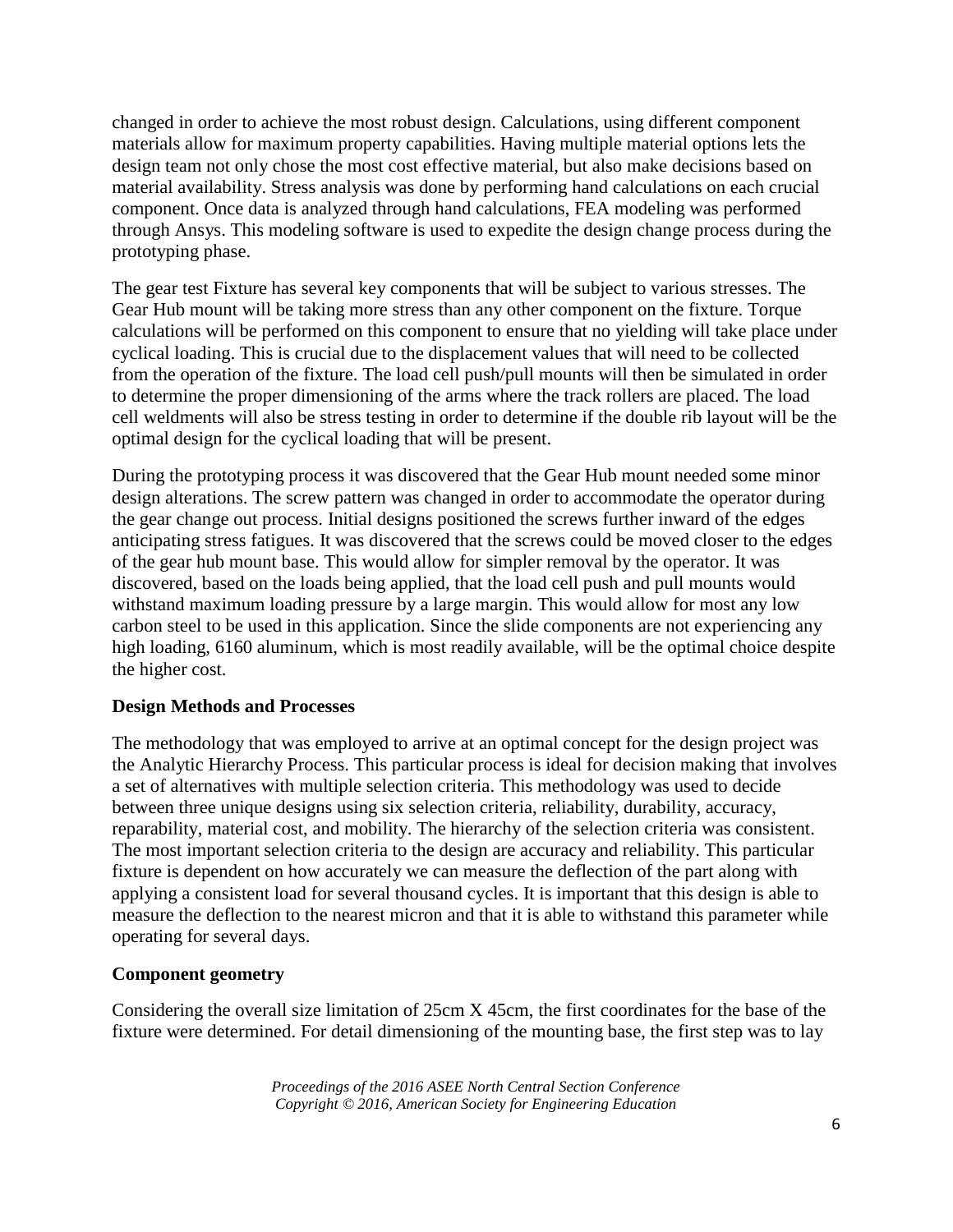down the proper screw threads as the rest of the design was moving forward. A general purpose low-Carbon Steel is sufficient to support a fixture with approximate weight of 60 lbs. A 2.0cm thick base was selected by analysis of stress and deflection.

The next step in the process was to mount the gear. A low-Carbon Steel was used based on the stress analysis performed on the hub mount and availability of the material. There were two dimensioning constraints. The center of the gear shaft had to sit level with the motor coupling that will attach to the shaft in order to drive the gear and the height of the motor coupling. It had to be 13.3cm from the testing table. The gear mount design was intended to be recessed into the base in order to achieve dimensional accuracy and overcome torque loads. With this recess, the height from the center of the shaft to the bottom of the component is 12cm. The other dimensional constraint is that the component must house two 47mm bearings to support the shaft. These bearings must be placed 1.0cm apart.

Based on the stress analysis and availability of the material, the roller mounts were made of low-Carbon Steel. One mount will push a roller into the gear. Therefore, a center mount track roller was chosen. Clearance of the roller to the gear must be greater than 0.8cm. The other roller is designed to be pulled against the gear. A side mount track roller was selected. The roller mounting hole must be designed for a 1.1cm slide shaft. The arm must be 1.27cm thick to overcome stress. Both roller mounts must attach to load cells. This will require a 1.0-14 UNC thread.

The functional adjustment was designed next. A slider system was chosen to be a good fit dimensionally and aesthetically. A slider that is driven by a threaded rod can be adjusted in increments small enough to adjust in microns. This slider system will not experience any reciprocal movement that will result in any type of fatigue. Due to the mechanical movements required, a multipurpose 6061 Aluminum will be used in the construction of the slide system. The slide system is made up of three pieces: a riser, saddle, and base. These are common parts that can be bought or manufactured. The deciding factor is the budget for the project. To purchase the parts is much more costly (\$500+) than purchasing raw material (\$100) and machining them. There will need to be two sets of sliders manufactured. These sets will have the exact same dimensions and functions.

Since the general puropse low-Carbon Steel was purchased, it will be used for the load cell mount design. A simple ribbed right-angle bracket was designed. This will allow for load cell mounting access. The base will leave room for a 4 point screw system in order to mount the component to the slide saddle. A double ribbed bracket will be sufficient for sustaining 5kN loads without yeilding. The hole for the load cell will need to be a slip fit for a 2.54cm shaft. The screw holes will be through holes that will be tapped for a #10 steel head cap screw. The dowel mounts will be drilled thru at a 4.76mm dia. The height of the bracket will accommodate the position of the load cell and connect to the slide saddle.

In order to determine deflection of the gear, an electronic indicator must be mounted. Mitutoyo Electronic Indicators have a mounting option that's located on the backside of the indicator. In order to get the most accurate demensions, the indicator will be mounted to the slide riser and be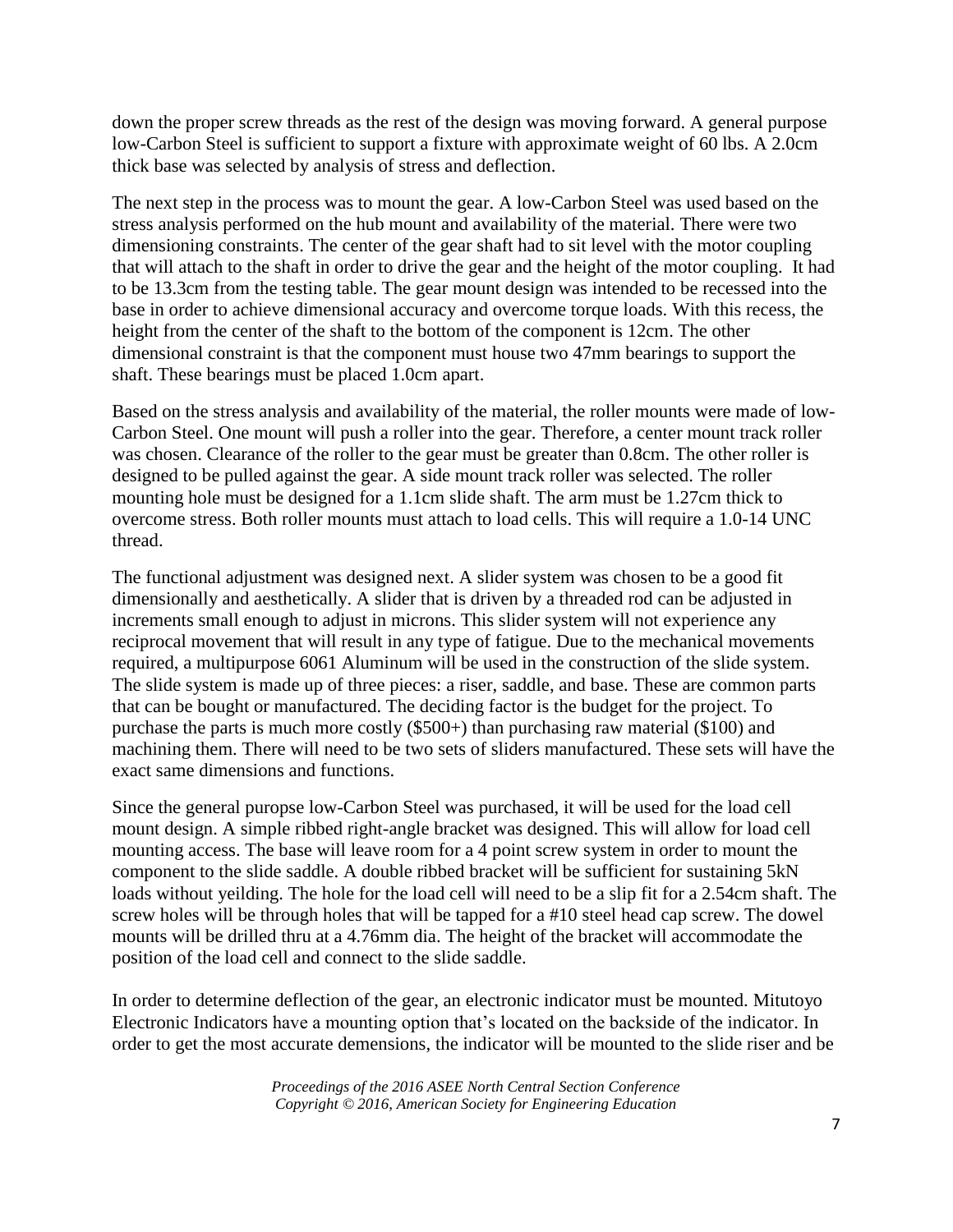positioned to take reading directly from the slide saddle. This will greatly reduce any opportunity for error. An opening for the mounting to the slide riser will continue half of the length of the componant in order to adjust the axial postion. This indictor mount will not experience any forces; therefore, it can be manufactured from the same 6061 aluminum that is already available. There will be two indicator mounts.

## **Results and Conclusion**

The overall experience with this design process has been insightful. The first thing that comes to mind is our advantage over most projects. Being sponsored by a company is a major advantage over not being sponsored and relying on the meager school grant.

Upon completion of this project, we have found that conducting a proper weld failure experiment can be done in just a fraction of the time it took to simulate with the previous gear test fixture. By applying the maximum load, we can simulate thousands of bottoming cycles in just a few hours. While the load is being applied to the gear, the gear will be rotating at 80 RPM. The weakest point in the weld will fail first. Upon failure of the weld, the load cells will experience a drop in force. This drop in force will trigger a shut-off that stops the gear from rotating. From the data recorded, we are able to determine how many cycles before failure, the force applied at the time of failure, and the position of the gear during failure. This data allows us to compare different welds and weld materials that are most suitable for the application of the specific type of gear.



**Figure 1-3: Assembled Gear Test Fixture**